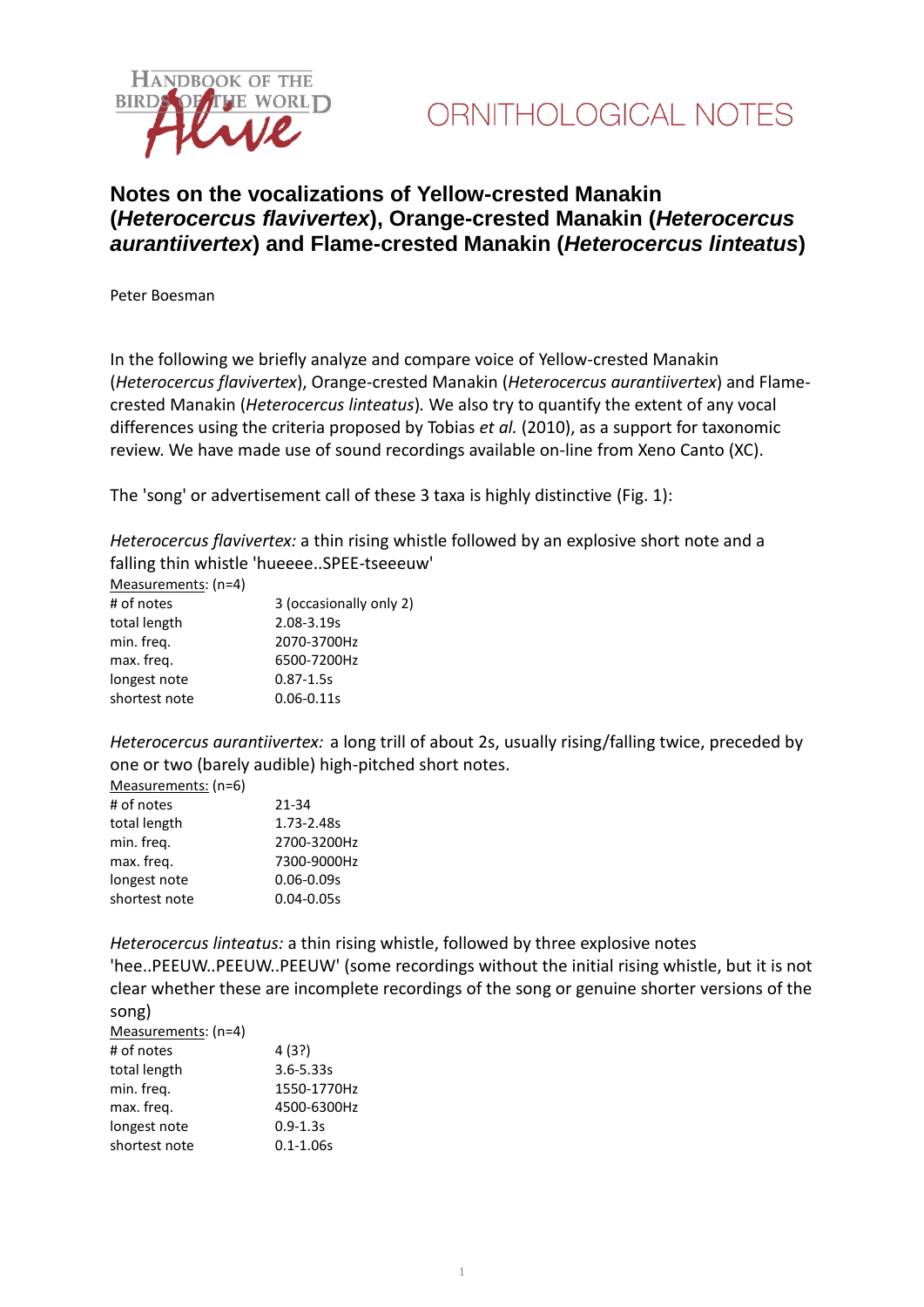

## ORNITHOLOGICAL NOTES



Figure 1: typical song of *flavivertex* (top), *aurantiivertex* (middle) and *linteatus* (bottom)

Main quantified differences are:

Song of *H. aurantiivertex* differs from the 2 other taxa mainly by the large number of notes (score 4), and the lack of any long notes (score 4). When applying Tobias criteria, this leads to a total vocal score of 8.

Song of *H. flavivertex* differs from *H. linteatus* by a lower number of notes (score 1), a shorter song (score 2) and higher frequencies (score 2-3), resulting in a total vocal score of 4-5.